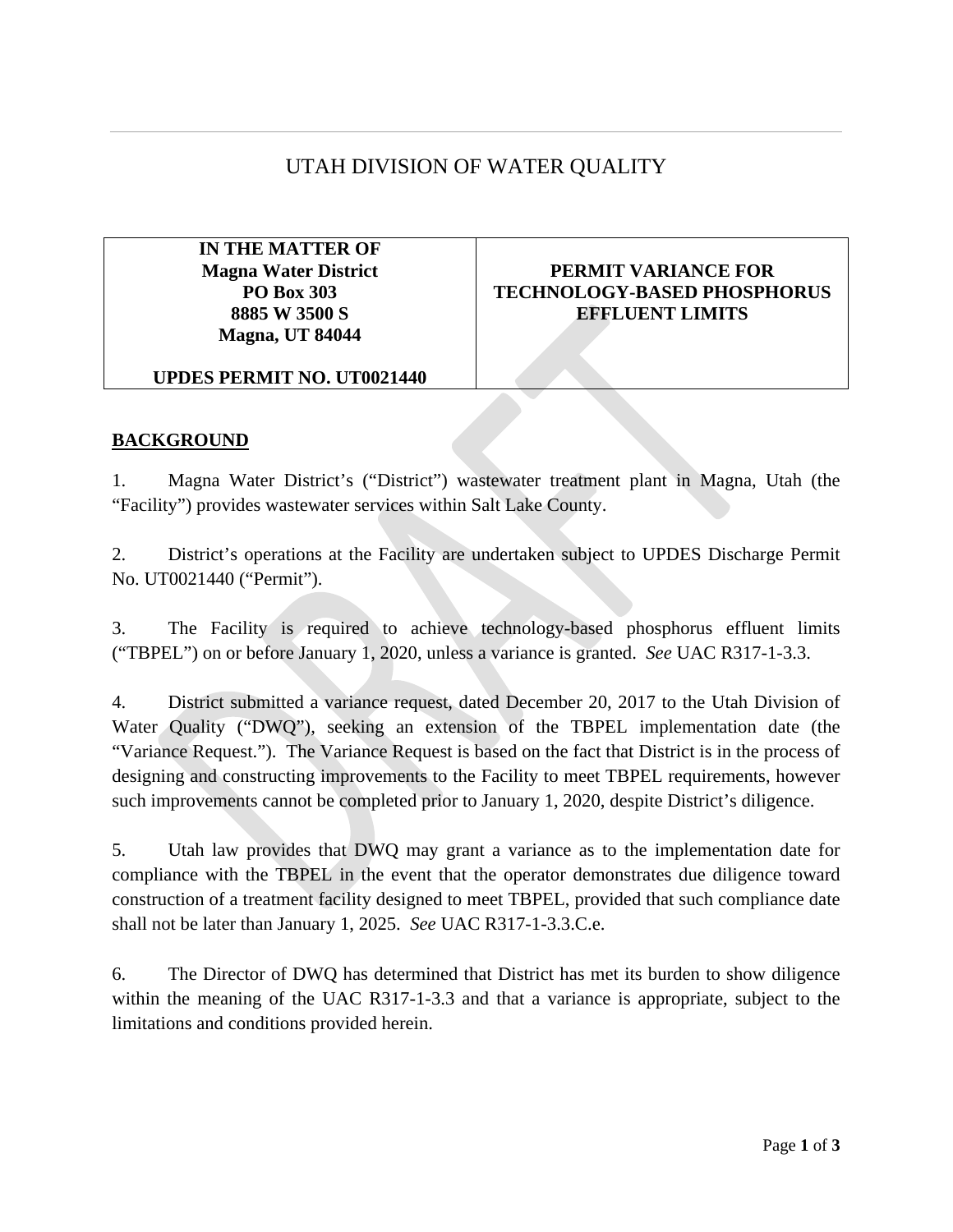# **AUTHORITY**

7. The Director of DWQ has authority to grant a variance as to the implementation deadline for TBPEL pursuant to UAC R317-1-3.3 and the corresponding provisions of the Utah Water Quality Act.

8. The State of Utah administers the Utah Pollution Discharge Elimination System (UPDES) permit program under the Utah Water Quality Act.

### **DUE DILIGENCE - FINDINGS**

9. The Variance Request included the following submissions, among others:

- a. Variance Request to TBPEL Rule for Magna Water District. (December 20, 2017)
- b. Magna Water District Wastewater Facility Plan. Carollo Engineers. (March 2017)
- c. Minutes of the Regular Board Meeting of the Board of Trustees of Magna Water District. (May 2017)

10. Based on the foregoing submissions, the Director has determined that District has established due diligence toward construction of a facility upgrade designed to meet TBPEL, within the meaning of UAC R317-1-3.3.C.1.e.

## **VARIANCE**

11. The Director hereby grants District a variance as to the compliance date to achieve TBPEL, until the time that its facility improvements described in the Variance Request are operational; subject to the following conditions:

- a. This variance does not extend beyond January 1, 2025. District must comply with all TBPEL requirements by that date.
- b. Pursuant to UAC R317-1-3.3.C.2, this variance is subject to re-evaluation in the event that there is any substantive change in the facility design or construction plans provided in the Variance Request. District must provide timely notice to DWQ of any such substantive changes.
- c. By no later than July 1, 2022, District shall submit to DWQ an approvable complete construction permit application per UAC R317-3 for construction permitting of a Type I reuse wastewater treatment plant upgrade that includes phosphorus removal for TBPEL compliance.
- d. Beginning no later than July 1, 2020, and for every year thereafter while this variance is in effect, the District agrees to submit to DWQ an annual report